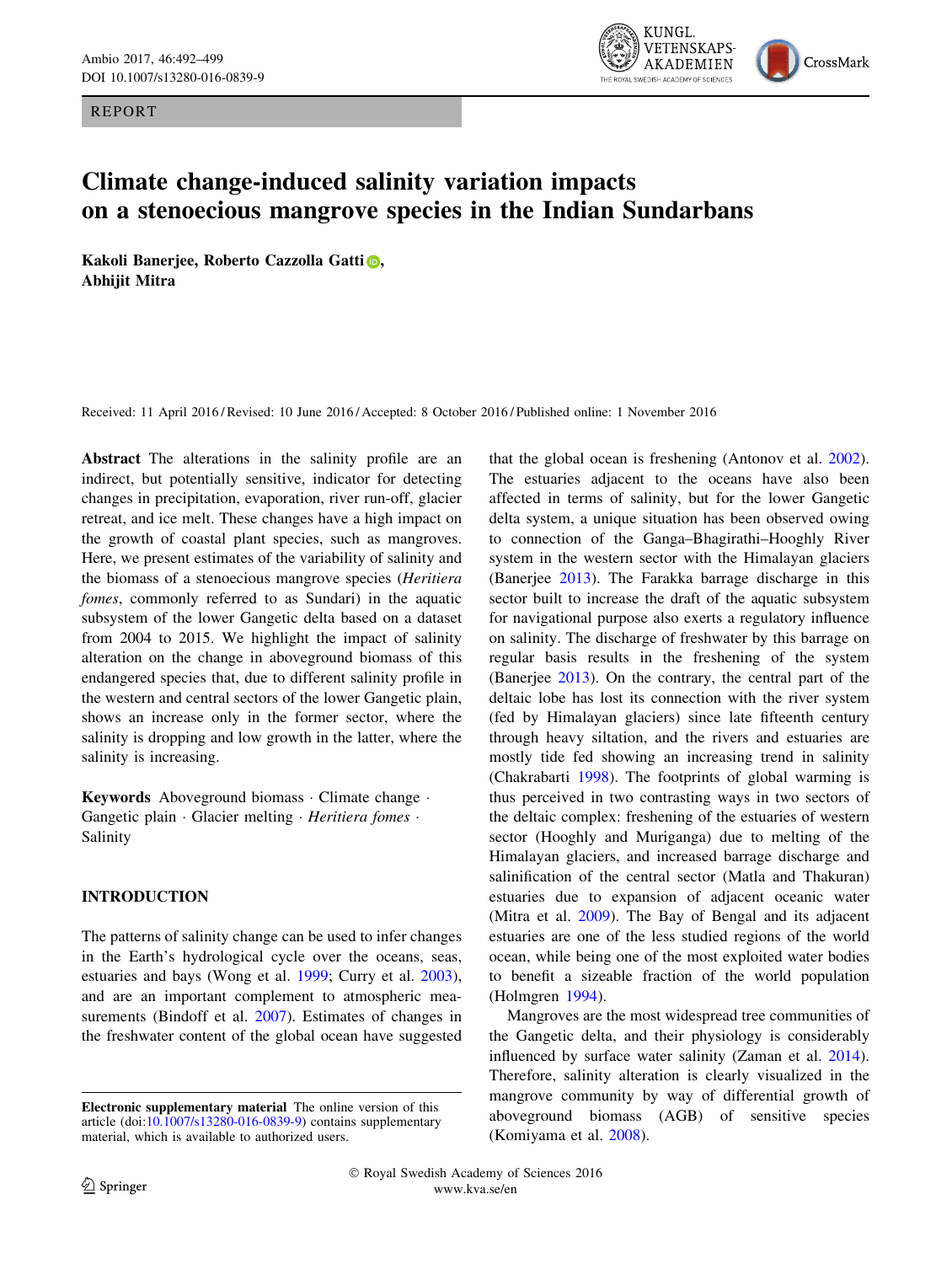Long-term monitoring of hydrographical observations in the lower Gangetic delta region in north-western Bay of Bengal clearly indicates that the water temperature in this part of the world oceans has risen at the rate of  $\sim 0.5$  °C per decade (Sengupta et al. [2013](#page-7-0); Mitra and Zaman [2015](#page-6-0)). This rate is much higher than the globally observed warming rate of  $\sim 0.06$  °C per decade (Solomon [2007](#page-7-0)), but cannot evidently influence species growth in a local scale. However, contrasting geophysical set up of the western and central sectors has resulted in the variation of salinity profile of the lower Gangetic system. The increased melting of Himalayan ice along with barrage discharge has impacted the salinity to decrease at the mouth of the River Ganga–Bhagirathi–Hooghly system, in the western sector of the deltaic complex where it meets the Bay of Bengal (Banerjee [2013\)](#page-6-0). The Farakka barrage discharge contributes substantially to dilute the salinity of the lower Gangetic region, but it is difficult to segregate the noise caused by human-induced factors (such as barrage discharge) at this stage. A decadal surveys (1999–2008) on water discharge from Farakka dam revealed an average discharge of  $(3.7 \pm 1.15) \times 10^3 \,\text{m}^3 \,\text{s}^{-1}$  (Rudra [1996](#page-6-0)). Higher discharge values were observed during the monsoon with an average of  $(3.81 \pm 1.23) \times 10^3 \,\text{m}^3 \,\text{s}^{-1}$ , and the maximum of the order  $4524 \text{ m}^3 \text{ s}^{-1}$  during freshet (September). Considerably lower discharge values were recorded during pre-monsoon with an average of  $(1.18 \pm 0.08) \times 10^3$  m<sup>3</sup> s<sup>-1</sup>, and the minimum of the order  $846 \text{ m}^3 \text{ s}^{-1}$  during May. During post-monsoon discharge, values were moderate with an average of  $(1.98 \pm 0.97) \times 10^3$  m<sup>3</sup> s<sup>-1</sup> as recorded by earlier studies (Rudra [1996](#page-6-0)).

On the other hand, for the central sector, the increase of  $\sim$  6 psu over three decades in salinity,  $\sim$  2 psu per decade (Mitra et al. [2009\)](#page-6-0), is much higher than that documented (Solomon [2007\)](#page-7-0) for the average in the Indian Ocean (0.01–0.02 psu per decade). In a separate study, Curry et al. [\(2003](#page-6-0)) found that the increase in salinity over the last 40 years in tropical Atlantic was on the order of 0.4–0.5 psu. This is a rate of 0.125 psu per decade, which is an order of magnitude less than that observed in the study area.

These evidences show that the estuarine complex at the apex Bay of Bengal is a hot-spot for global warming, and has the potential to act as a natural laboratory where impact of climate change could be tested on mangrove vegetation in short-term (over a decade) scale. The presence of rich mangrove vegetation (34 true mangrove species according to Mitra and Pal [2002](#page-6-0)) and stenoecious species, such as Heritiera fomes, in the deltaic lobe commonly referred to as Indian Sundarbans has imparted special significance to the this area because of the possibility to test the impact of salinity alteration due to climate change.

Here, we analysed the effect of changes in salinity on the AGB change of the freshwater-tolerant mangrove species Heritiera fomes (Family: Malvaceae, locally called Sundari). This species is locally common and abundant in some parts of its range such as the Sundarbans and in Bangladesh, but has a limited overall distribution. In Bangladesh and India, this species is rapidly declining (Chaudhuri and Choudhury [1994\)](#page-6-0). This species is found in the upstream estuarine zone in the high intertidal region. It prefers freshwater, and is fast-growing in low-saline environments. It occurs in stands and grows up to 25 m. It is the only Heritiera species that produces pneumatophores. This species is a valuable commercial species for timber and is planted in commercial plantations (fuelwood and construction), but it is preferred for timber extraction in the wild. There has been an estimated population decline from 50 to 80 % in the majority of its range (Malaysia) based on decline of mangrove area due to coastal development and extraction since the 1950s, primarily due to the clearing of mangroves for rice farming, shrimp aquaculture and coastal development (Chaudhuri and Choudhury [1994](#page-6-0)). No additional data are available to estimate decline over three generation lengths (120 years). This species is listed as Endangered (Chaudhuri and Choudhury [1994](#page-6-0)). However, populations in India and Bangladesh are rapidly declining and may qualify for Critically Endangered at a regional level.

We collected 11 years (2004–2015) of in situ salinity data and other physiologically important parameters (such as water nitrate, phosphate and temperature) from two Indian sectors (Western and Central) of the Gangetic delta complex and Sundarbans in order to identify long-term trends in salinity and to compare them with mangrove AGB. In each sector, we selected three sampling stations to monitor the aboveground biomass annual change  $(\Delta AGB)$ of Heritiera fomes (and other most common species as an ancillary data) from 2004 to 2015.

## MATERIALS AND METHODS

#### Study area

Data analysed in this study were sampled in six stations (between 21°26'-22°13'N and 87°56'-89°09'E): 3 in the western and 3 in the central sectors of the Ganges River (Supplementary Table [S1](http://dx.doi.org/10.1007/s13280-016-0839-9)) from 2004 to 2015.

The Ganges River is shared by China, Nepal, India and Bangladesh. The river has great importance for the socioeconomy of the co-basin countries. It is estimated that about 410  $\times$  10<sup>6</sup> people are directly or indirectly dependent on the Ganges River (Mirza [1997](#page-6-0)).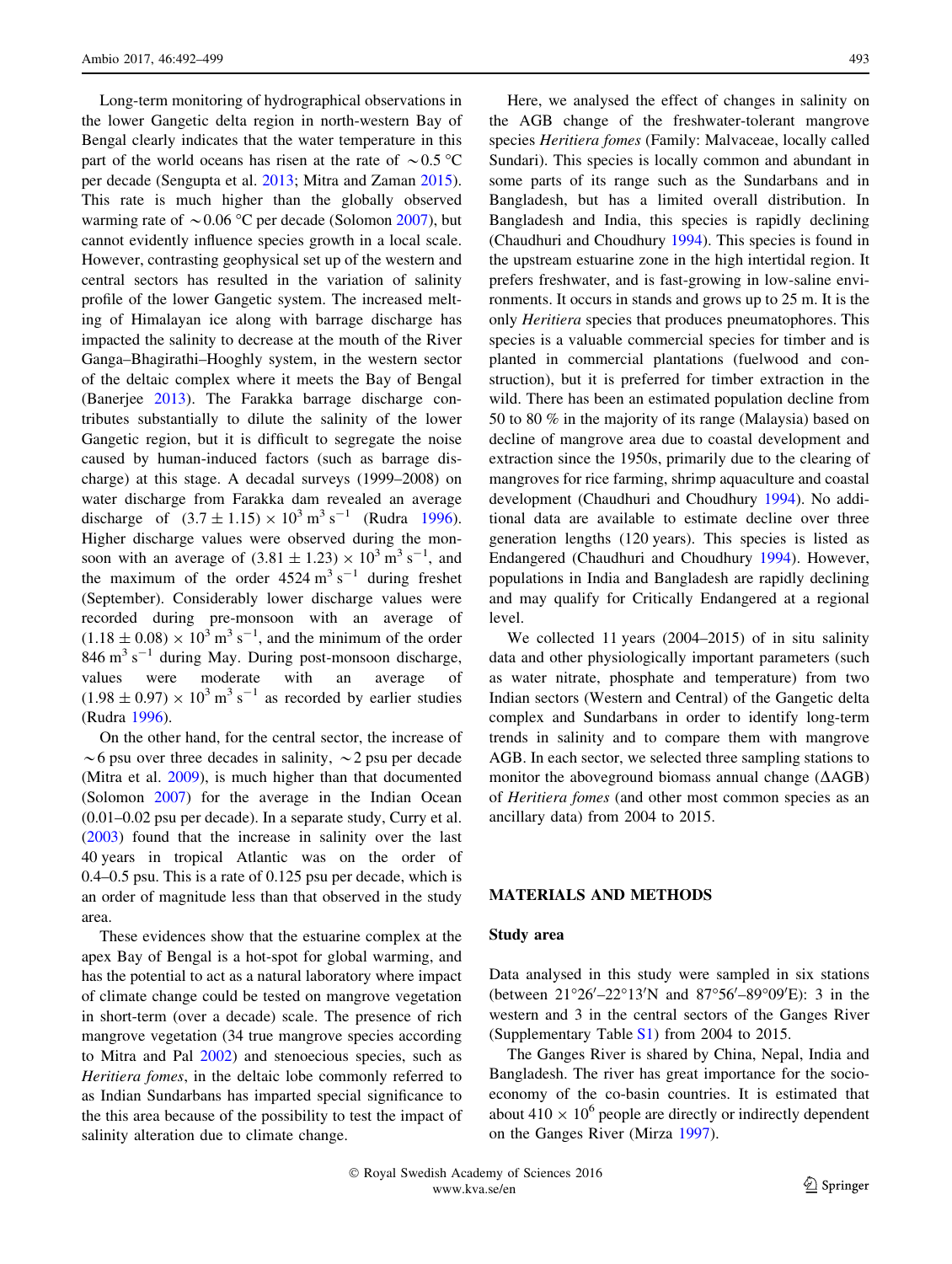The River Ganges is, thus a trans-boundary river of Asia which flows through India and Bangladesh Sundarbans, a mangrove-dominated delta complex in the inshore region of the Bay of Bengal. At the apex of this bay, a delta has been formed which is recognized as one of the most diversified and productive ecosystems of the tropics and is referred to as the Indian Sundarbans. The deltaic complex has an area of 9.630  $km^2$  and houses about 102 islands. The western and central Sectors of Indian Sundarbans (Fig. 1) have pronounced salinity variation.

The hyposaline environment of western Indian Sundarbans may be attributed to Farakka barrage discharge situated in the upstream region of Ganga–Bhagirathi–Hooghly river system. The central sector represents a hypersaline environment due to complete obstruction of the fresh water flow from the upstream region owing to Bidyadhari siltation since the late fifteenth century. Local people extraction of timber and logging procedures did not differ between the two sectors (Mitra and Pal [2002](#page-6-0)).

#### Aboveground biomass sampling

AGB refers to sum total of aboveground stem biomass (AGSB), aboveground branch biomass (AGBB) and aboveground leaf biomass (AGLB), which have been estimated year by year (from 2004 to 2015) as per the standard procedure:

#### Aboveground stem biomass (AGSB) estimation

The stem volume of 5 individuals of the species in 15 randomly distributed plots (dimension =  $10 \times 10$  m =  $100$  m<sup>2</sup>,

then multiplied with a factor of  $10<sup>2</sup>$  to express it in tonnes ha<sup>-1</sup>) per each station ( $n = 75$ ) was estimated using the Newton's formula:

$$
V = h/6 (A_{b} + 4A_{m} + A_{t}),
$$

where V is the volume (in  $m<sup>3</sup>$ ), h is the height measured with laser beam (BOSCH DLE 70 Professional model) and  $A_{\rm b}$ ,  $A_{\rm m}$  and  $A_{\rm t}$  are the areas at base, middle and top, respectively. Specific gravity  $(G)$  of the wood was estimated taking the stem cores by boring 7.5 cm deep with mechanized corer. This was converted into stem biomass  $(B<sub>S</sub>)$  as per the expression  $B<sub>S</sub> = GV$ . The stem biomass of individual tree was finally multiplied with the number of individuals of the species in 15 selected plots. This exercise was carried out for all the six stations distributed in the two surveyed sectors of the Indian Sundarbans.

#### Aboveground branch biomass (AGBB) estimation

These branches were categorized on the basis of basal diameter into three groups, viz.  $\lt 6$ , 6–10 and  $>10$  cm. The total number of branches, irrespective of size, was counted on each of the sample trees. The leaves on the branches were removed by hand. The branches were oven dried at  $70^{\circ}$ C overnight in hot air oven in order to remove moisture content if any present in the branches. Dry weight of two branches from each size group was recorded separately using the following standard equation:

$$
B_{db} = n_1 b w_1 + n_2 b w_2 + n_3 b w_3 = \Sigma n_i b w_i,
$$

where  $B_{db}$  is the dry branch biomass per tree,  $n_i$  is the number of branches in the *i*th branch group,  $b_{wi}$  is the



Fig. 1 Study sites in the Indian Sundarbans. The three western stations and the three central stations, all in India, are shown divided by an *imaginary red line* on the map (coordinates are provided in Table  $S1$ )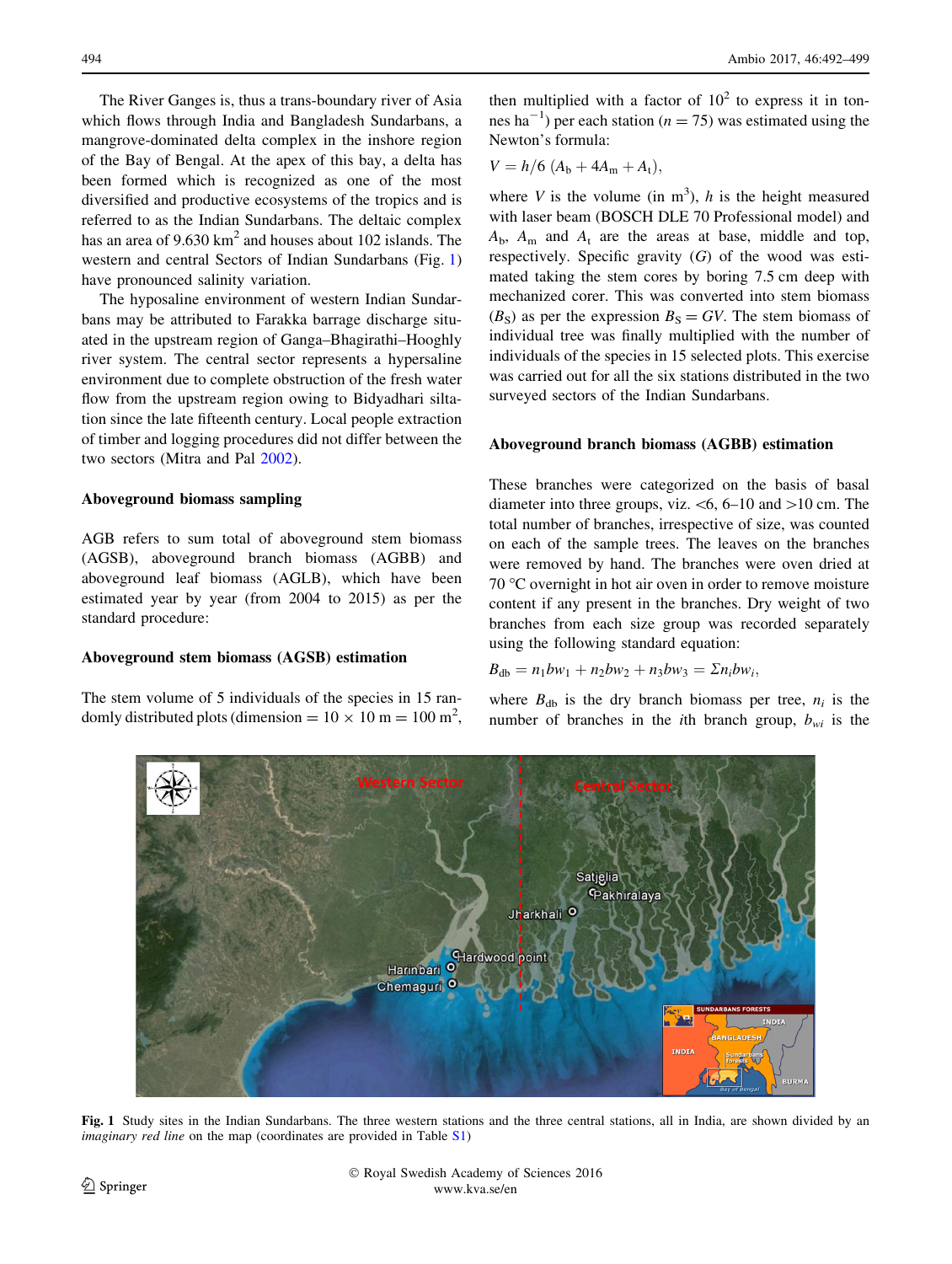average weight of branches in the *i*th group and  $i = 1, 2$ ,  $3, \ldots, n$  are the branch groups. The branch biomass of individual tree was finally multiplied with the number of trees of the species in all the 15 plots for each station.

#### Aboveground leaf biomass (AGLB) estimation

One tree per each plot was randomly considered for estimation. All leaves from six branches (two of each size group) of individual trees of each species were removed and oven dried at 70  $\degree$ C, and dry weight (species wise) was estimated. The leaf biomass of each tree was then calculated by multiplying the average biomass of the leaves per branch with the number of branches in that tree. Finally, the dry leaf biomass (for each station) was estimated with the following equation:

$$
L_{db} = n_1 L w_1 N_1 + n_2 L w_2 N_2 + \cdots + n_i L w_i N_i,
$$

where  $L_{db}$  is the dry leaf biomass of selected mangrove species per plot,  $n_1...n_i$  are the number of branches of each tree of the species,  $Lw_1...Lw_i$  are the average dry weight of leaves removed from the branches and  $N_1...N_i$  are the number of trees of the species in the plots.

## ''Other species'' AGB estimation

During the same time span of the study, the AGB of the three most common species (Avicennia alba, Avicennia marina and Excoecaria agallocha), within each study site, was estimated (Supplementary Fig. [S1](http://dx.doi.org/10.1007/s13280-016-0839-9)), as an ancillary data, by the same methods described above. Then, the annual biomass change of the three species was summed and referred as ''Other species AGB''. The mean total annual AGB for ''Other species'' of Western sector was  $149.13 \pm 25.87$  t ha<sup>-1</sup> (range:  $100.41 \pm 14.32 - 185.25 \pm 10.01$ 21.16), while the mean total annual AGB for ''Other species" of central sector was  $172.30 \pm 18.11$  t ha<sup>-1</sup> (range:  $117.53 \pm 13.81 - 215.71 \pm 19.42$ . Differently from the growth of H. forms, the AGB trends of these three most common species (a proxy of the whole mangrove forest) show no discrepancy between, and a constant increase in both, the two sectors (Supplementary Fig. [S1\)](http://dx.doi.org/10.1007/s13280-016-0839-9).

#### Phosphate, nitrate and temperature sampling

For each observational station, triplicate water samples were collected from the surface (depth range  $= 0-25$  cm) at a distance of 50 m of each other and analysed for the following parameters: nitrate  $(NO<sub>3</sub>-N)$ , phosphate  $(PO<sub>4</sub>-P)$ and temperature. A Celsius thermometer was used to measure the surface water temperature.  $NO<sub>3</sub>-N$  and  $PO<sub>4</sub>-P$ were analysed as per the procedure stated in Strickland and Parsons ([1972\)](#page-7-0) and APHA ([2001\)](#page-6-0).

#### Statistical analysis

Because our data came from time series, to evaluate the significance of the differences between the two sectors, we calculated a pairwise non-parametric statistics, such as Wilcoxon–Mann–Whitney (WMW) signed-rank test (Hettmansperger and McKean [1998](#page-6-0)).

Then, we calculated the Spearman's rank correlation coefficient, which is a non-parametric good indicator of the significance level of a tendency in a time series (Daniel [1990\)](#page-6-0).

We performed linear regression and residuals analysis, and then we checked for (temporal) autocorrelation of residuals (Tuljapurkar and Haridas [2006](#page-7-0)).

## **RESULTS**

Prior to analyse the influence of our target parameter (salinity) on H. formes, we analysed whether there was a significant correlation between other physiologically important parameters (phosphate P, nitrate N and temperature T) and the AGB change of this species. We plotted P, N and T in time (Fig. [2\)](#page-4-0). This figure shows no evident increasing–decreasing trend, apart from a moderate rise of nitrate level in both sectors. To check the significance of any potential relation, we performed a Spearman's rho correlation test. None of the coefficients correlate significantly with AGB in both sectors (W: P-AGB  $t = 0$ ,  $p = 1$ ; C: P-AGB  $t = 1.1$ ,  $p = 0.29$ ; W: N-AGB  $t = 0.7, p = 0.5; C: N-AGB$   $t = 2.02, p = 0.07; W: T-AGB$  $t = 0.97$ ,  $p = 0.36$ ; C: T-AGB  $t = 1.67$ ,  $p = 0.13$ ).

Then, we plotted AGB of H. fomes and salinity trends in time (Fig. [3](#page-4-0)). Differences in AGB ( $U_{12,12} = 78$ ;  $p < 0.01$ ) and salinity ( $U_{12,12} = 69$ ;  $p < 0.01$ ) between western and central sectors were both statistically significant.

Spearman's rho correlation coefficients for AGB and salinity of western and central sectors were  $-0.92$  and 0.85, respectively. Scatterplots show the correlation between ABG and salinity in both sectors (Fig. [4](#page-4-0)), and underline the fact that AGB and salinity in the western sector are inversely proportional and highly correlated.

Linear regression analysis showed that AGB of H. fomes and salinity relationship, in both sector, is highly significant (W:  $t = -7.59$ ,  $p < 0.01$ ; C:  $t = 5.17$ ,  $p < 0.01$ ). Residuals analyses showed no evident trend.

We also tested the temporal autocorrelation of the regression residuals, and we detected that both ACF and PACF were within the lower and uppers confidence levels (at 95 %).

## DISCUSSION

In this study, we showed the impact of salinity alteration on the change in AGB of the endangered and stenoecious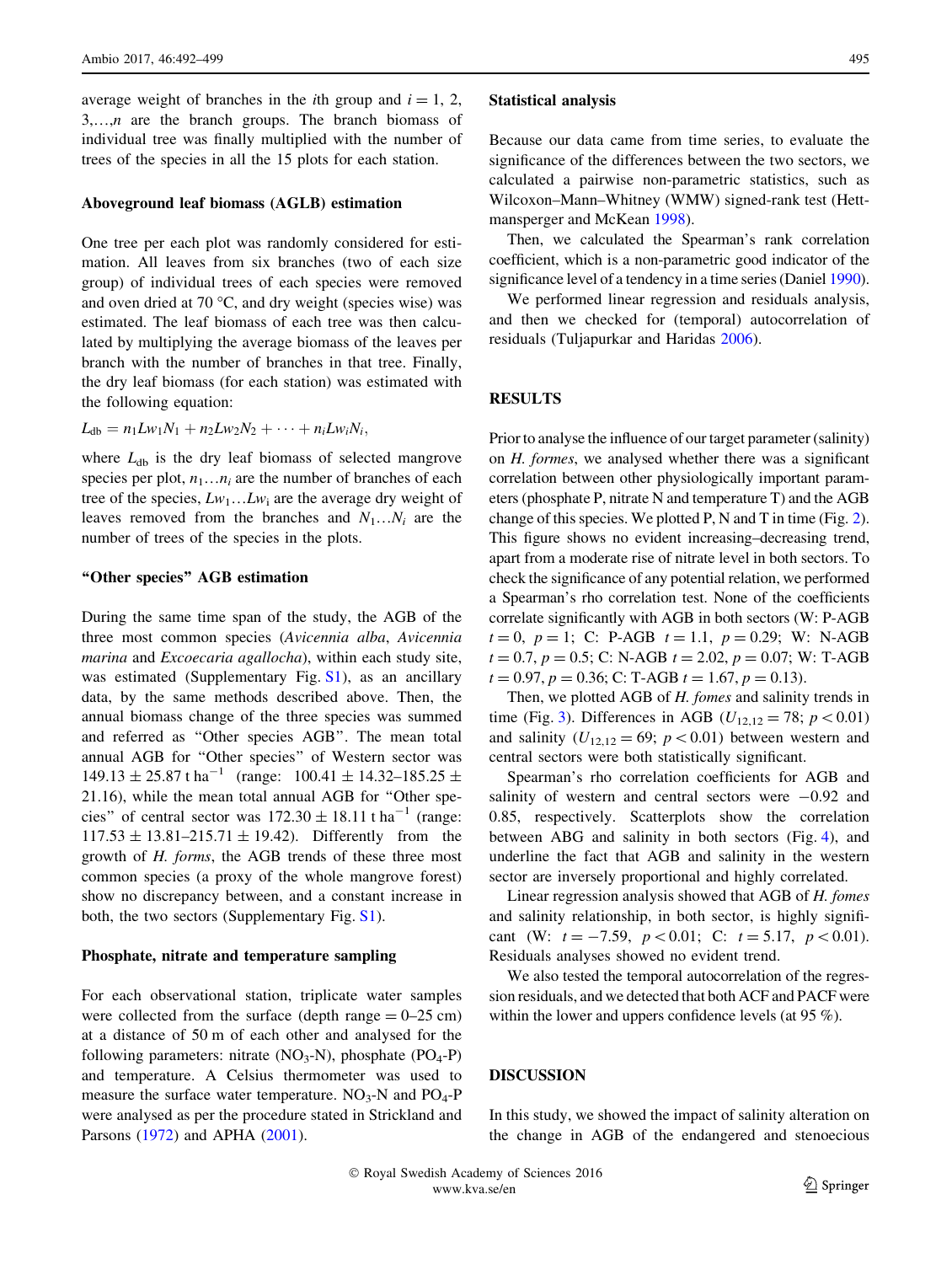<span id="page-4-0"></span>

Fig. 2 Temporal variations of phosphate (P, in  $\mu$ g l<sup>-1</sup>), nitrate (N, in  $\mu$ g l<sup>-1</sup>) and temperature (T, in °C) in the central and western sectors of the lower Gangetic delta (annual mean values ± SD bars)



Fig. 3 Temporal variations of surface water salinity and aboveground biomass in the central and western sectors of the lower Gangetic delta (annual mean values in psu  $\pm$  SD and tonnes ha<sup>-1</sup>  $\pm$  SD, respectively)



Fig. 4 Aboveground biomass values (ordinate) plotted against salinity levels (abscissae) in the western (a) and central (b) sectors of the lower Gangetic delta

#### $©$  Royal Swedish Academy of Sciences 2016 www.kva.se/en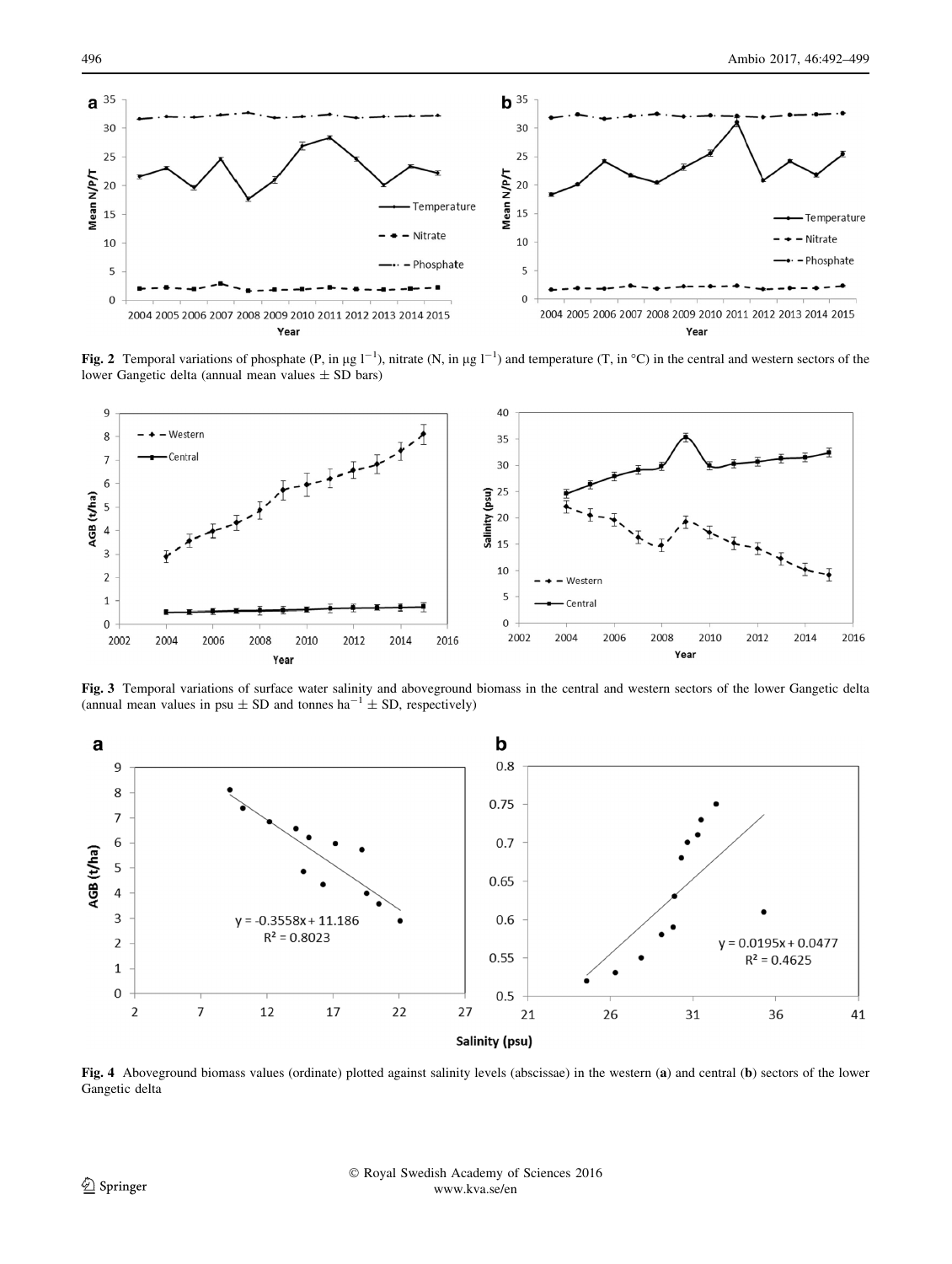mangrove species Heritiera fomes (commonly referred as "Sundari"). In the past, the species was abundant in the lower Gangetic delta, but due to different salinity profile in the western and central sectors, its populations currently show signs of differential growth. In the western sector, the change of the AGB is much higher than the central one (Fig. [2\)](#page-4-0), and this seems due to the different trends of salinity, which increased in the central sector and decreased in the western one. No other relevant factor (such as nutrient level and water temperature changes) was significantly related to the differential growth trends of the two sectors.

On the global scale, coherent trends of salinity have been observed and are characterized by global freshening in sub-polar latitudes and a salinification of the shallower parts of the tropical and subtropical oceans (Bindoff et al. [2007\)](#page-6-0). Freshening is pronounced in the Pacific, while increasing salinities prevail over most of the Atlantic and Indian Oceans (Wong et al. [1999](#page-7-0)). Alteration in salinity profile is highly region-specific, and is a function of geophysical set up, current pattern and climatic conditions of the area (Curry et al. [2003](#page-6-0)).

Different causes (discharge, precipitation, run-off) increase the dilution factor of the Hooghly estuary in the western part of Indian Sundarbans—a condition for the better growth of the fresh water-loving Heritiera fomes biomass. On the contrary, the Matla estuary, in the central sector of the Gangetic delta, does not receive the freshwater discharge on account of siltation of the Bidyadhari River, which may be the cause for stunted growth and extinction of the species in an environment of increasing salinity.

Although the water temperature increase is uniform in both the sectors, there could be two reasons why the mangrove populations of some species, such as Heritiera fomes, are not responding uniformly to salinity variation in the Indian Sundarbans (Mitra et al. [2009\)](#page-6-0). The first, and less likely, is that natural and anthropogenic aerosols are not well mixed geographically and could have a substantial effect on regional warming rates, which subsequently affect salinity through a variable rate of evaporation. The second reason is that the western sector of the Sundarbans delta receives the fresh water input of Himalayan glaciers via the Farakka barrage discharge, which is undergoing a rapid recession, at the rate of 23 m year<sup>-1</sup> (Hasnain [1999](#page-6-0), [2000](#page-6-0), [2002](#page-6-0)). This is adding fresh water and increasing the dilution factor in the Hooghly estuary in the west. On the contrary, the increase in salinity in the central sector (by 3–5 psu over a period of 29 years) is due to heavy siltation of the Bidyadhari channel since late fifteenth century that obstructs the supply of fresh water in the region. Therefore, the lower growth rate of Heritiera fomes in this sector appears as an acid test for the rising salinity.

Mangroves are basically evergreen sclerophyllous, broad-leaved trees with aerial root like pneumatophore or stilt root and viviparously germinated seedlings (Linden and Jernelöv [1980\)](#page-6-0) with a preference for brackish water habitat with a salinity range from 5 to 20 psu (Mitra et al. [2004](#page-6-0)), and along protected sedimentary shores preferably in tidal lagoons, embayments and estuaries (MacNae [1968\)](#page-6-0). The plants are halophytes that are well adapted to salt water and fluctuation of tide level (Karim [1988](#page-6-0)). Even germination of seeds of some halophytes is dependent on a certain level of salinity, and there is an optimum salinity range for maximum growth of different mangrove species (Hoque et al. [2006](#page-6-0)). A few mangrove species, such as Heritiera fomes and Nypa fruticans, prefer high dilution of the brackish water system for a better growth and survival. Despite a limitation on the AGB growth on the other mangrove species considered is not evident, the relatively higher increase of the AGB of Heritiera fomes in the western sector, with respect to that of the central one, confirms the freshening and salinification of the western and central parts of the lower Gangetic delta region, respectively.

Even though numerous studies on tropical plant biomass have been carried out in the last years (Valentini et al. [2014](#page-7-0); Battipaglia et al. [2015](#page-6-0); Cazzolla Gatti et al. [2015](#page-6-0); Avitabile et al. [2016;](#page-6-0) Vaglio Laurin et al. [2016](#page-7-0)) and some have focused on mangroves wood production, forest conservation and ecosystem management (Putz and Chan [1986](#page-6-0); Tamai et al. [1986;](#page-7-0) Komiyama et al. [1987](#page-6-0); Clough and Scott [1989;](#page-6-0) Chaudhuri and Choudhury [1994](#page-6-0); McKee [1995](#page-6-0); Ong et al. [1995](#page-6-0); Mitra and Pal [2002](#page-6-0); Cazzolla Gatti [2016](#page-6-0)), this study represents the first evidence showing the impact of salinity changes due to a combination of climatic and other anthropogenic changes on a mangrove species in the Indian Sundarbans.

## **CONCLUSION**

Our study clearly demonstrates the response of a stenoecious mangrove species to a changing salinity that may serve as an indicator for climate change-related studies. Similar works in Bangladesh also revealed adverse impact of salinity on Heritiera fomes (Hoque et al. [2006](#page-6-0)). The species was rare in strong salinity zones, whereas its presence was abundant in the moderate and the low salinity zones of the Sundarbans forest of Bangladesh. Death of the species was also reported due to top dying disease which was frequently observed beside the river or the canals where inundation by the saline water is much and has water logging problem. Rahman ([1994\)](#page-6-0) showed that the top dying symptom was seen in areas where most of the pneumatophores have been partially buried.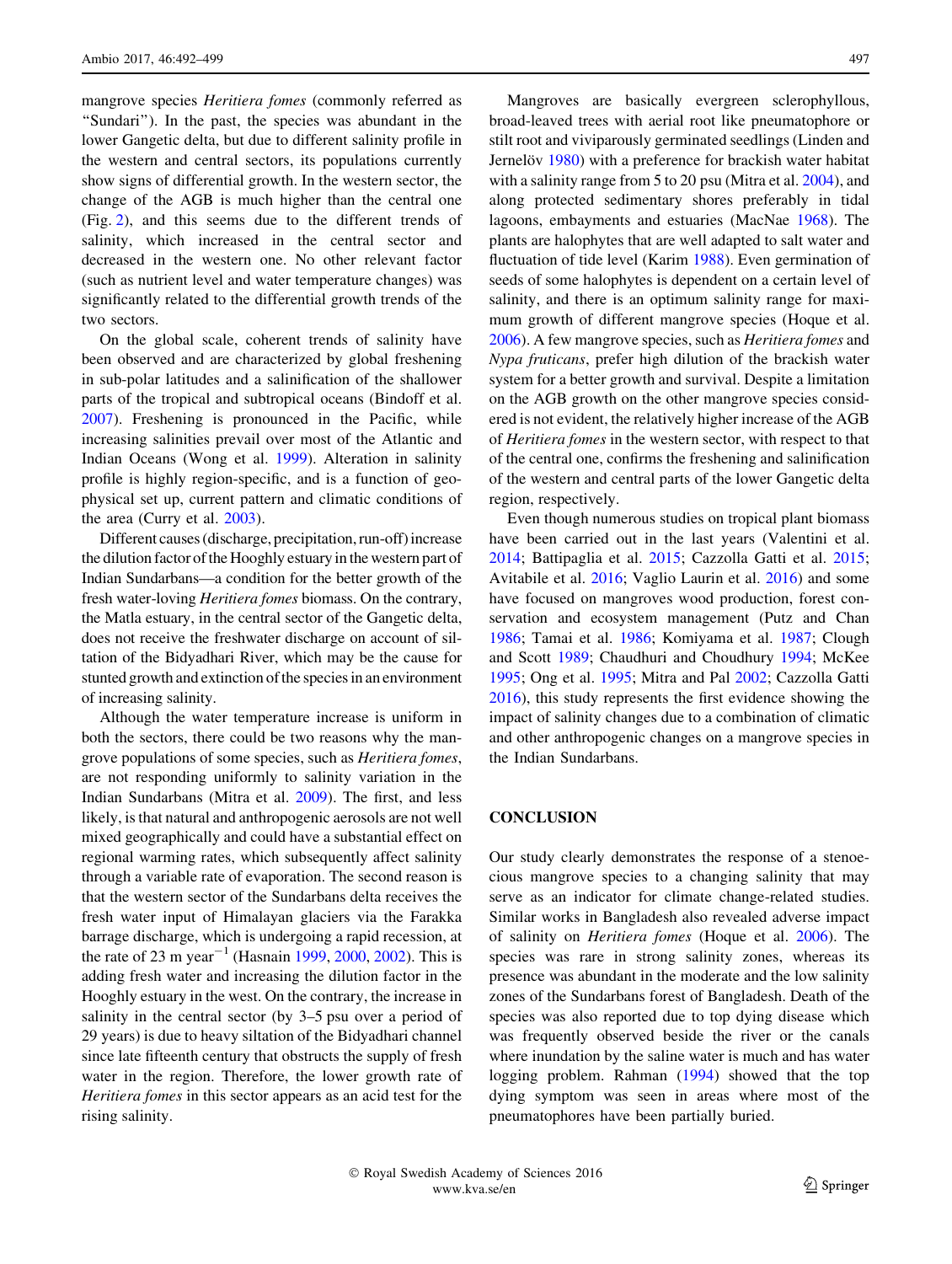<span id="page-6-0"></span>Furthermore, our study clearly depicts that AGB change of H. fomes can be used as a proxy to evaluate climate change-induced salinity alteration in the lower Gangetic delta complex and, potentially, in other similar ecosystems that host such stenoecious species.

Acknowledgments The authors acknowledge the financial support of the project entitled ''Vulnerability Assessment and development of adaptation strategies for Climate Change impacts with special reference to coasts and island ecosystems of India (VACCIN)'' for undertaking the field works in the remote islands of Indian Sundarbans.

#### REFERENCES

- Antonov, J.I., S. Levitus, and T.P. Boyer. 2002. Steric sea level variations during 1957–1994: Importance of salinity. Journal of Geophysical Research 107: 8013.
- APHA. 2001. Standard methods for the examination of water and waste water, 874 pp. Washington D.C.: American Public Health Association.
- Avitabile, V., M. Herold, G. Heuvelink, S.L. Lewis, O.L. Phillips, G.P. Asner, J. Armston, P.S. Ashton, et al. 2016. An integrated pan-tropical biomass map using multiple reference datasets. Global Change Biology 22: 1406–1420.
- Banerjee, K. 2013. Decadal change in the surface water salinity profile of Indian Sundarbans: A potential indicator of climate change. Journal of Marine Science Research Development S11: 002. doi:[10.4172/2155-9910.S11-002](http://dx.doi.org/10.4172/2155-9910.S11-002).
- Battipaglia, G., E. Zalloni, S. Castaldi, F. Marzaioli, R. Cazzolla Gatti, B. Lasserre, R. Tognetti, M. Marchetti, and R. Valentini. 2015. Long tree-ring chronologies provide evidence of recent tree growth decrease in a central African tropical forest. PLoS ONE 10: e0120962.
- Bindoff, N.L., J. Willebrand, V. Artale, A. Cazenave, J. Gregory, S. Galev, K. Hanawa, C. Le Quere, et al. 2007. Observations: Oceanic Climate Change and Sea level. In Climate change 2007. The physical science basis. Contribution of the Working Group I to the Fourth Assessment Report of the Intergovernmental Panel on Climate Change, ed. S. Solomon, D. Qin, M. Manning, Z. Chen, M. Marquis, K.B. Averyt, M. Tignor, and H.L. Miller, 389–393. Cambridge: Cambridge University Press.
- Cazzolla Gatti, R. 2016. Freshwater biodiversity: A review of local and global threats. International Journal of Environmental Studies 73: 887–904.
- Cazzolla Gatti, R., S. Castaldi, J.A. Lindsell, D.A. Coomes, M. Marchetti, M. Maesano, A. Di Paola, F. Paparella, et al. 2015. The impact of selective logging and clear cutting on forest structure, tree diversity and above-ground biomass of African tropical forests. Ecological Research 30: 119–132.
- Chakrabarti, P.S. 1998. Changing courses of Ganga, Ganga-Padma river system, West Bengal, India—RS data usage in user orientation, river behavior and control. Journal of River Research Institute 25: 19–40.
- Chaudhuri, A.B., and A. Choudhury. 1994. Mangroves of the Sundarbans, India, 247 pp. Gland: IUCN.
- Clough, B.F., and K. Scott. 1989. Allometric relationship for estimating above ground biomass in six mangrove species. Forest Ecology and Management 27: 117–127.
- Curry, R., B. Dickson, and I. Yashayaev. 2003. A change in the freshwater balance of the Atlantic Ocean over the past four decades. Nature 426: 826–829.
- Daniel, W.W. 1990. Applied nonparametric statistics, 2nd ed., 635 pp. Boston: PWS-Kent.
- Hasnain, S.I. 1999. Himalayan glaciers: Hydrology and hydrochemistry, 234 pp. New Delhi: Allied Publ., Ltd.
- Hasnain, S.I. 2000. Status of the glacier research in the HKH region, 140 pp. Katmandu: ICIMOD.
- Hasnain, S.I. 2002. Himalayan glaciers meltdown: Impact on South Asian Rivers. International Association of Hydrological Sciences (IAHS). 274: 417–423.
- Hettmansperger, T.P., and J.W. McKean. 1998. Robust nonparametric statistical methods. Kendall's Library of Statistics 5, 1st ed., 467 pp. London/New York: Edward Arnold/Wiley.
- Holmgren, S. 1994. An environmental assessment of Bay of Bengal region, 257 pp. Madras: BOBP for Swedish Centre for Coastal Development & Management of Aquatic Resources.
- Hoque, M.A., M.S.K.A. Sarkar, S.A.K.U. Khan, M.A.H. Moral, and A.K.M. Khurram. 2006. Present status of salinity rise in Sundarbans area and its effect on Sundari (Heritiera fomes) species. Research Journal of Agriculture and Biological Science 2: 115–121.
- Karim, A. 1988. Environmental factors and the distribution of mangroves in Sundarbans with special reference to Heritiera fomes. Buch.-Ham. PhD Thesis (unpubl.), University of Calcutta.
- Komiyama, A., K. Ogino, S. Aksomkoae, and S. Sabhasri. 1987. Root biomass of a mangrove forest in southern Thailand 1. Estimation by the trench method and the zonal structure of root biomass. Journal of Tropical Ecology 3: 97–108.
- Komiyama, A., E.O. Jin, and S. Poungparn. 2008. Allometry, biomass, and productivity of mangrove forests: A review. Aquatic Botany 89: 128–137.
- Linden, O., and A. Jernelöv. 1980. The mangrove swamp-an ecosystem in danger. Ambio 9: 81–88.
- MacNae, W. 1968. A general account of a fauna and flora of mangrove swamps and forests in the Indo-Pacific region. Advances in Marine Biology 6: 73–270.
- McKee, K.L. 1995. Interspecific variation in growth, biomass partitioning, and defensive characteristics of neotropical mangrove seedlings: Response to light and nutrient availability. American Journal of Botany 82: 299–307.
- Mirza, Q.M.M. 1997. Hydrological changes in the Ganges system in Bangladesh in the post-Farakka period. Hydrological Science Journal 42: 613–631.
- Mitra, A., and S. Pal. 2002. The oscillating mangrove ecosystem and the Indian Sundarbans, ed. S. Banerjee and F. Tampal. New Delhi: WWF-India-WBSO.
- Mitra, A. and S. Zaman. 2015. Blue carbon reservoir of the blue planet, 299 pp. New Delhi: Springer India.
- Mitra, A., K. Banerjee, and D.P. Bhattacharyya. 2004. The other face of mangroves. Kolkata: Department of Environment, Government of West Bengal.
- Mitra, A., K. Banerjee, K. Sengupta, and A. Gangopadhyay. 2009. Pulse of climate change in Indian Sundarbans: A myth or reality? National Academy Science Letters 32: 1–7.
- Ong, J.E., W.K. Gong, and B.F. Clough. 1995. Structure and productivity of a 20-year old stand of Rhizophora apiculata BL mangrove forest. Journal of Biogeography 55: 417–424.
- Putz, F.E., and H.T. Chan. 1986. Tree growth, dynamics, and productivity in a mature mangrove forest in Malaysia. Forest Ecology and Management 17: 211–230.
- Rahman, M.A. 1994. Mangrove plant pathology of Sundarbans reserved forest in Bangladesh. Final Report of FAO/UNDP Project BGD/84/056, Khulna, 82 pp.
- Rudra, K. 1996. The Farakka Barrage Project—an interception to fluvial regime. Indian Journal of Landscape System and Ecological Studies 19: 105–110.

 $©$  Royal Swedish Academy of Sciences 2016 www.kva.se/en